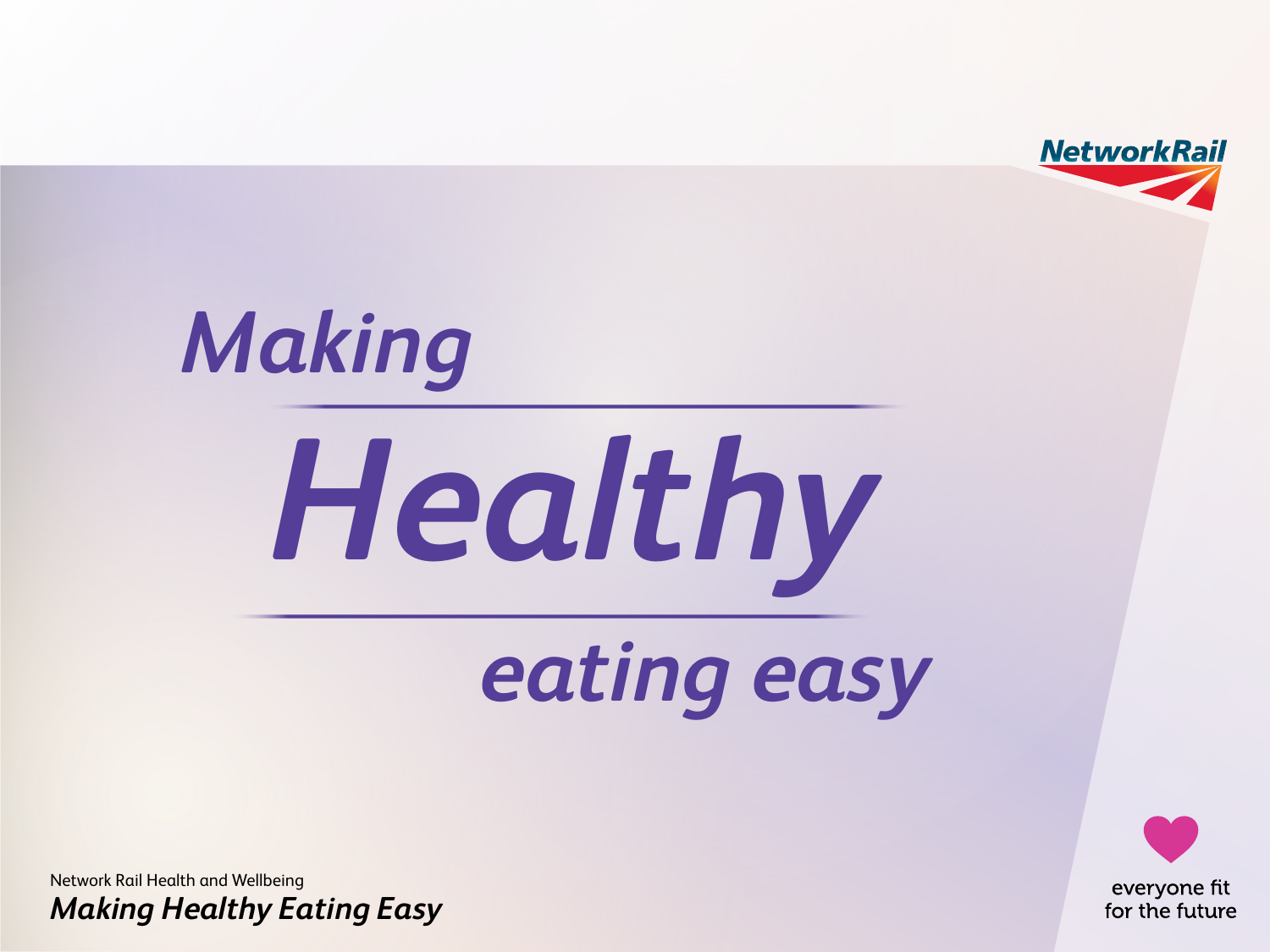

# *What we'll cover today*

- $\Theta$  The benefits of a healthy diet
- $\odot$  The issues with fad diets
- $\Theta$  What a healthy diet consists of
- $\Theta$  What simple things you can do to ensure your diet is healthy.



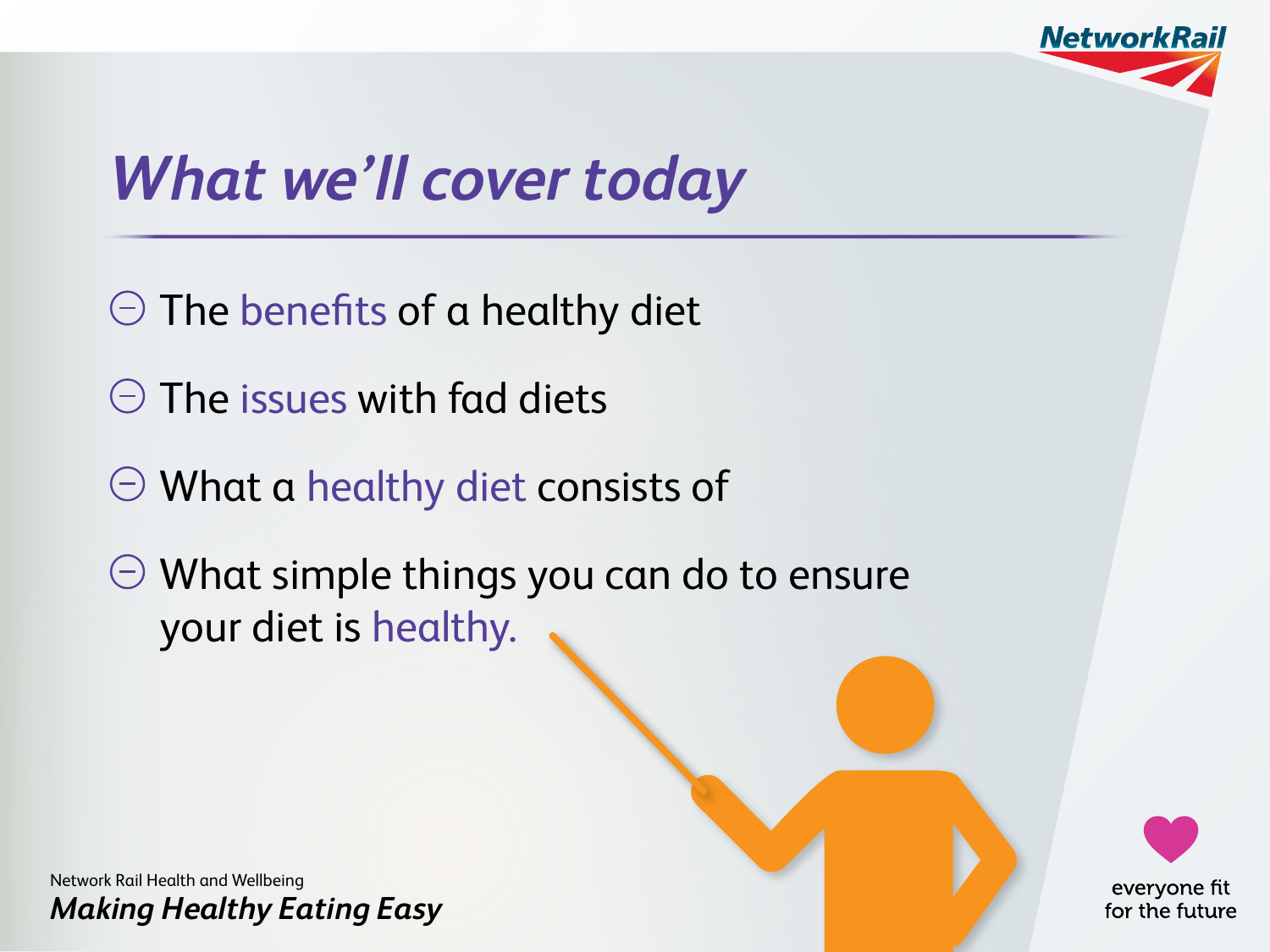

## *Benefits of healthy eating*

*activities and helps recovery*

**S <sup>H</sup> <sup>O</sup> <sup>R</sup> <sup>T</sup> <sup>T</sup> <sup>E</sup> <sup>R</sup> <sup>M</sup>**

*Good energy and mood*

*More resilient to pressure and stress*

*Maintain a healthy weight Supports daily* 

**<sup>O</sup> <sup>N</sup> <sup>G</sup> <sup>T</sup> <sup>E</sup> <sup>R</sup> <sup>M</sup>**

LONG

*Foundation for good health*

*Reduced risk of heart disease, cancer, diabetes, stroke, depression*

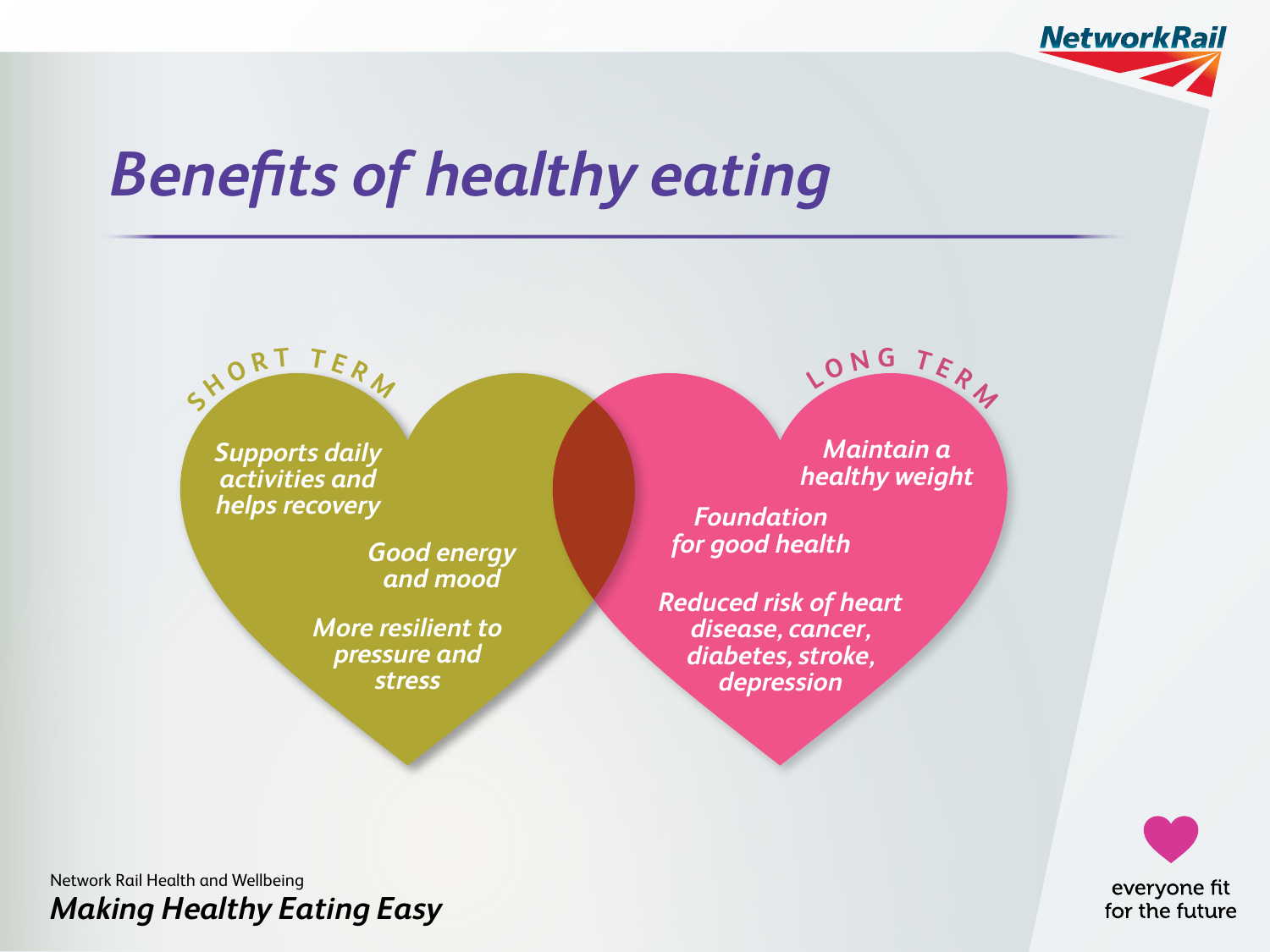

## *The issues with fad diets*

- **Hard to stick** to long term
- Likely to cause **rebound weight gain** after finishing the diet
- Unnecessary **exclusion** of certain foods or food groups
- **Health risks** associated with restricting calories or food groups
- Often **expensive.**



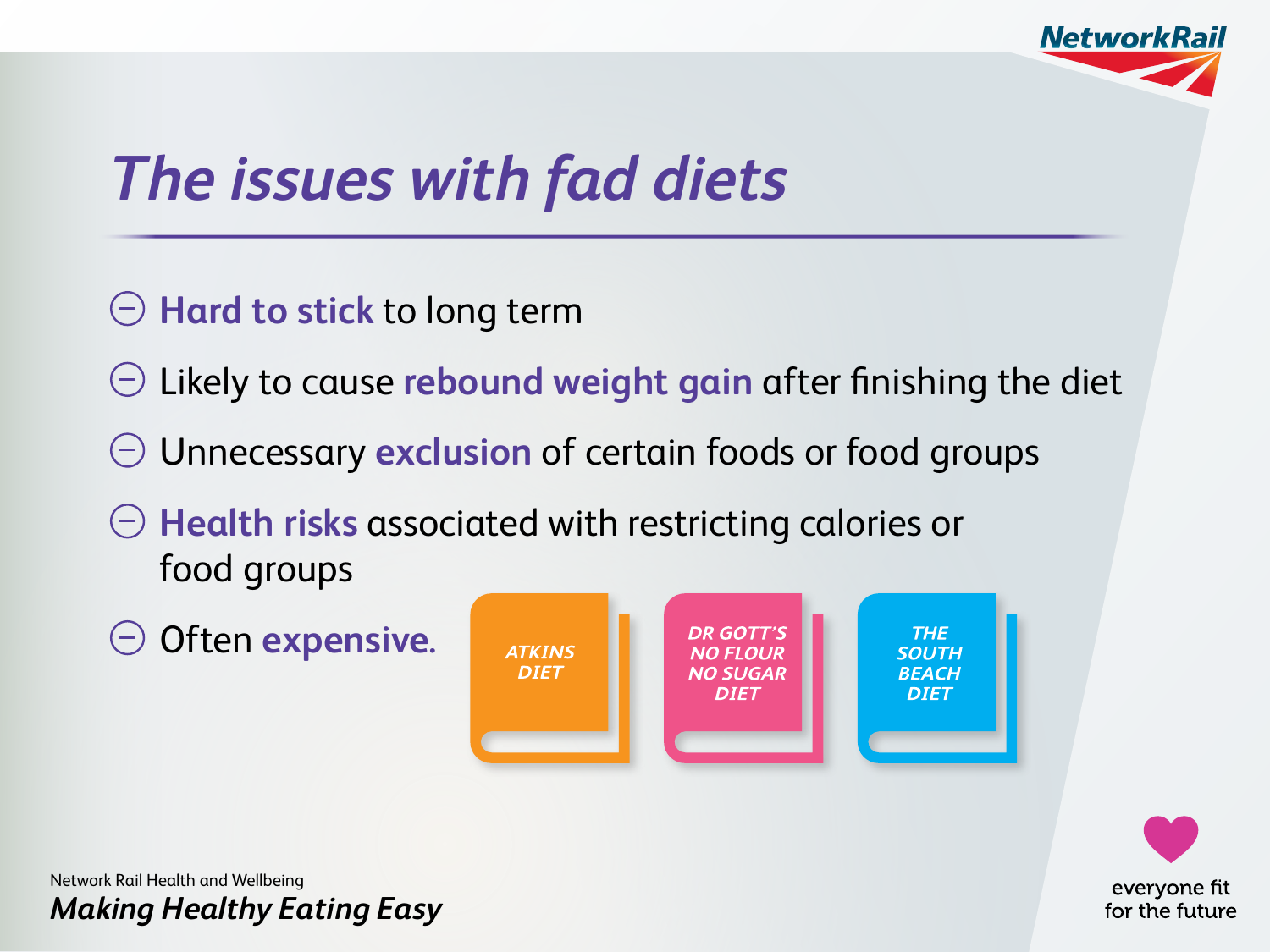

# *What is a healthy diet?*

#### **Eating a Mediterranean type diet can reduce heart disease risk by 30% in those already at high risk.**



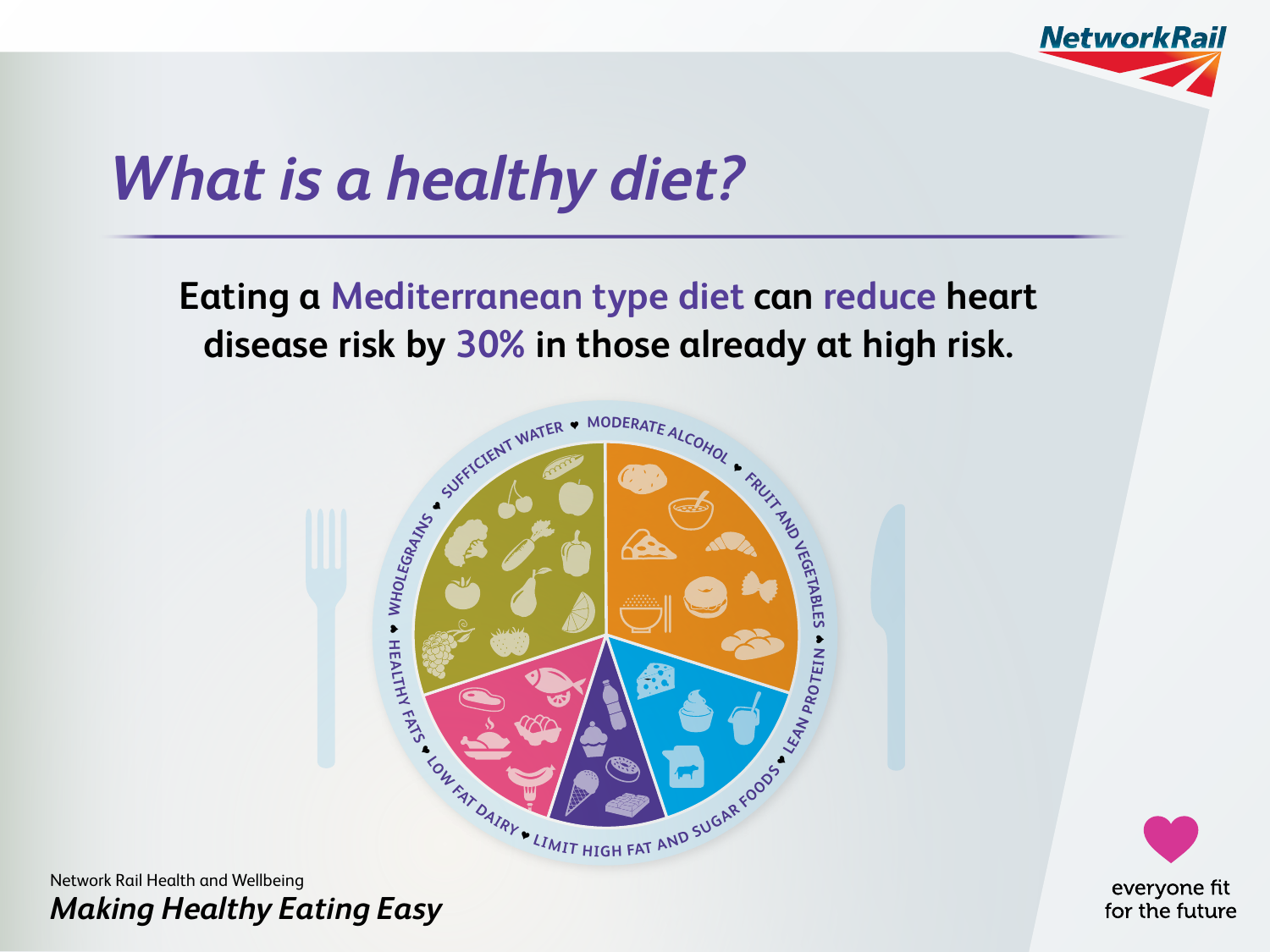



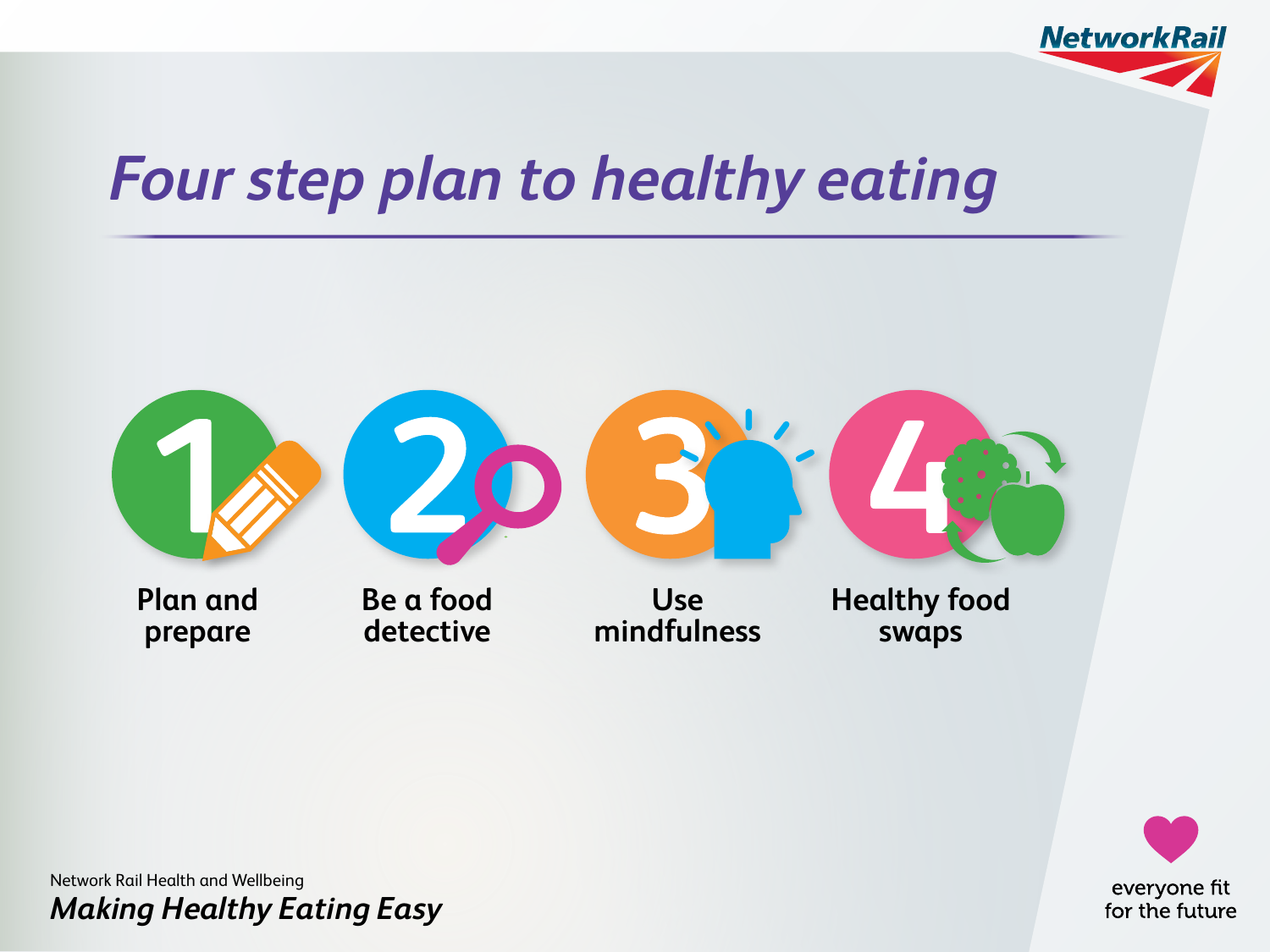



#### **Plan and prepare**

- Write a **list** of meals you like
- $\bigcirc$  Write a list of the ingredients you need
- Shop only for those ingredients and **never shop when hungry**
- $\Theta$  Prepare meals in advance and store in the fridge/freezer to use when needed.

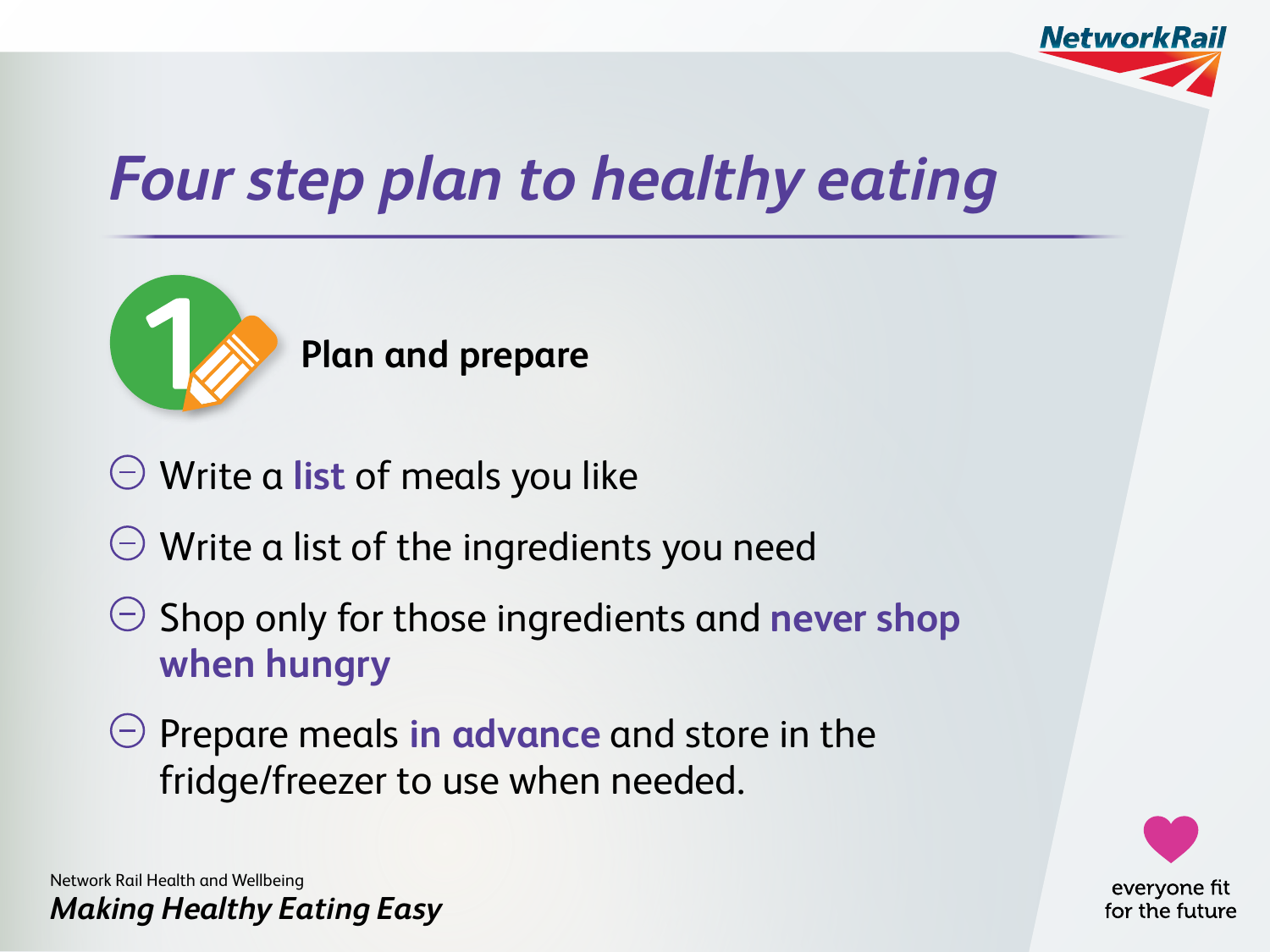



- $\bigcirc$  Spend time **looking** at the products you normally buy
- Are there **healthier options** lower in salt, sugar and added fats?
- **Aim under**



#### Click below to learn how to read food labels

http://www.nhs.uk/Livewell/Goodfood/Pages/food-labelling.aspx

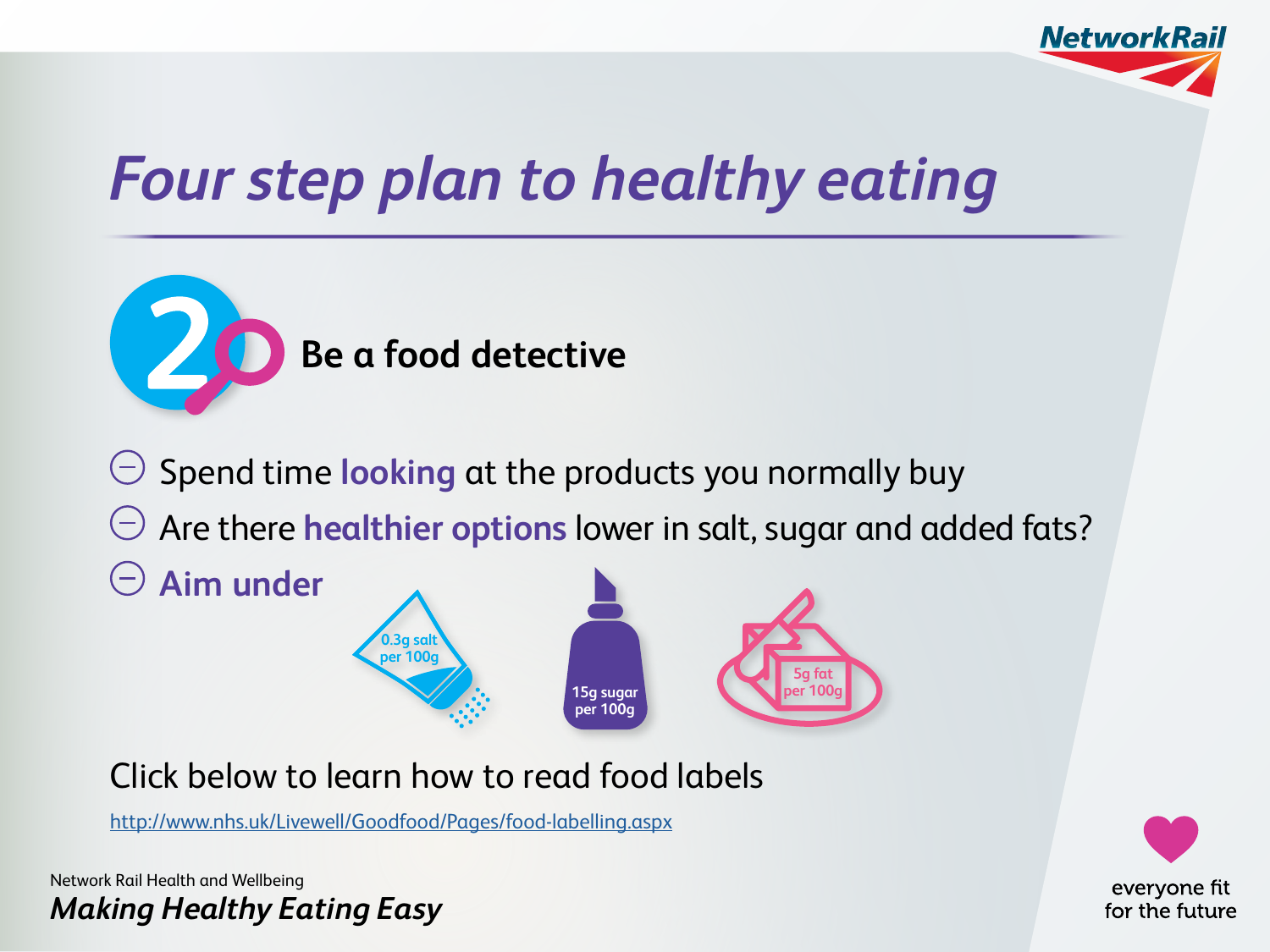

#### **Use mindfulness**

 Mindfulness is **focusing** on the food you're eating and the environment you're eating in. An easy way to **avoid over eating** and judge your calorie intake more effectively

#### **How?**

- Take your time to eat a meal
- Chew each mouthful fully
- Eat in a relaxed environment
- Listen for signs that you're full (normally takes 15-20 minutes after starting a meal)

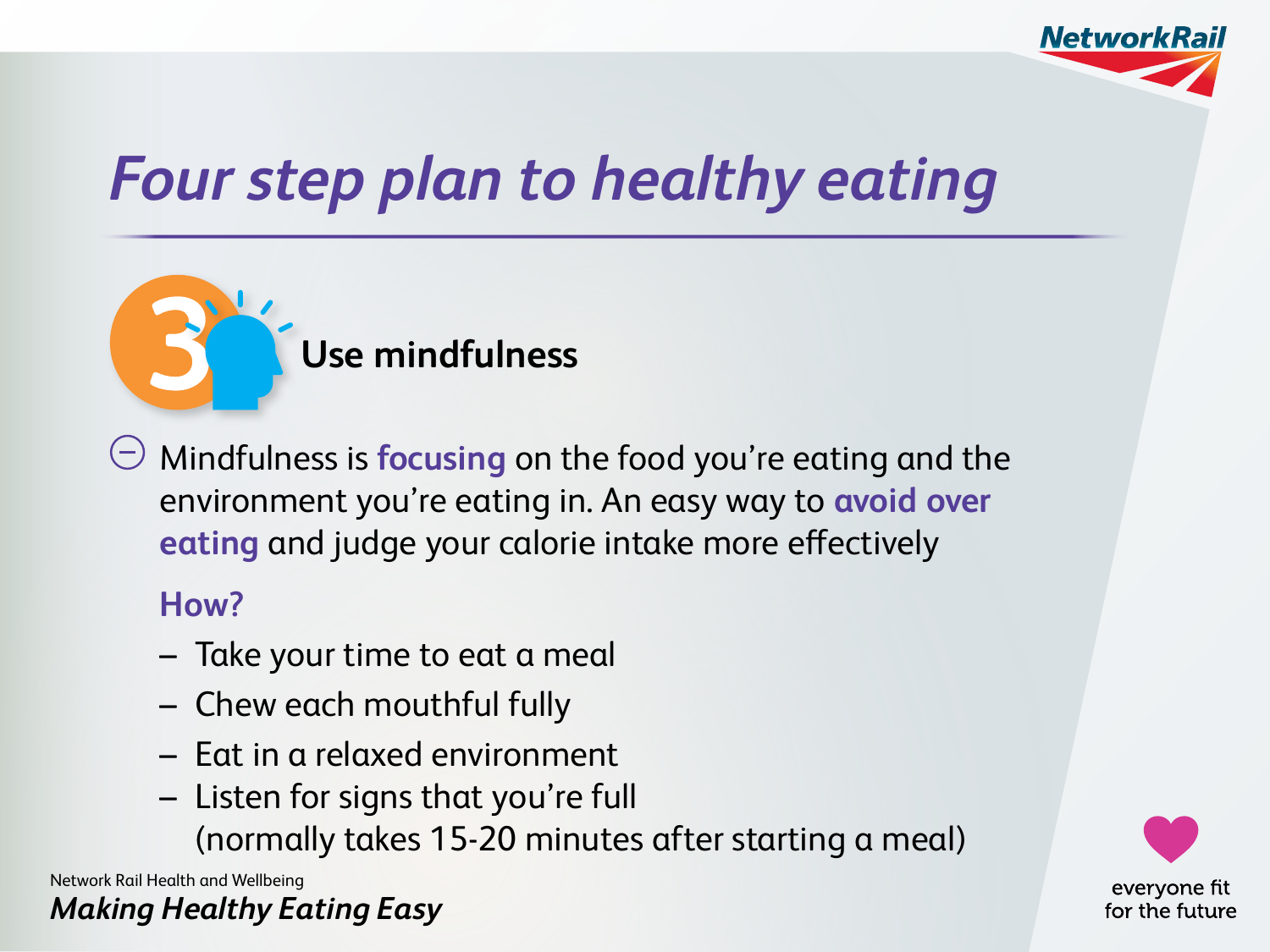



#### **Healthy food swaps**

| <b>Breakfast</b>                        | Lunch                                            | <b>Dinner</b>                             |
|-----------------------------------------|--------------------------------------------------|-------------------------------------------|
| Brown bread for white                   | Diluted juice for fizzy drink                    | Brown rice or pasta for white             |
| Oats or muesli for high<br>sugar cereal | Colourful salad for sandwich                     | Tomato for creamy based<br><b>Sauces</b>  |
| Whole fruit for fruit juice             | Vegetable based soups for<br><b>Creamy soups</b> | Side salad for garlic bread               |
| Cinnamon bagel for<br>Croissant         | Healthy meal deal for high<br>calorie take away  | Fruit dessert for sugar filled<br>pudding |
| Poached egg for fried                   | Americano for latte                              |                                           |
| Rindless bacon for normal               |                                                  |                                           |